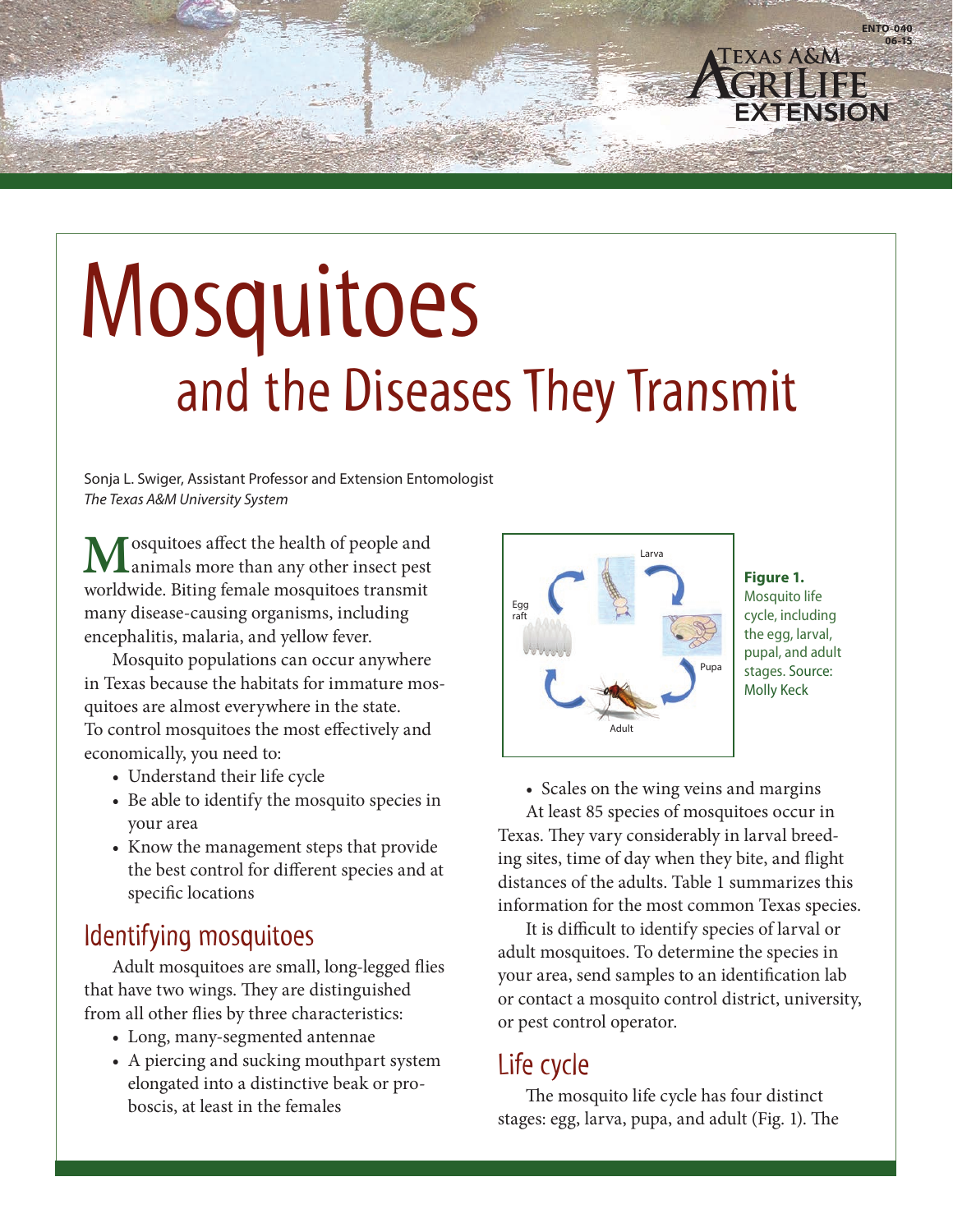**Table 1. Biological data on 20 common species of mosquitoes found in Texas.**

| <b>Mosquito species</b>        | Larval habitat(s)      | <b>Biting time</b> | <b>Flight range</b>                                     |  |
|--------------------------------|------------------------|--------------------|---------------------------------------------------------|--|
| Aedes aegypti                  | AC                     | C, D               | under 100 yards                                         |  |
| Aedes albopictus               | AC, TH                 | C, D               | 100-300 yards                                           |  |
| Aedes atlanticus               | <b>WP</b>              | C, D               | $0.25 - 0.5$ mile                                       |  |
| Aedes canadensis               | WP, DD, FS             | $\mathsf{C}$       | $0-0.25$ mile                                           |  |
| Aedes sollicitans              | <b>SM</b>              | C, N, D            | 5-40 miles                                              |  |
| Aedes taeniorhynchus           | <b>SM</b>              | C, N, D            | 5-40 miles                                              |  |
| Aedes triseriatus              | H, AC                  | D                  | $0.5-1$ mile                                            |  |
| Aedes vexans                   | FW, GP, IP             | C, N               | $10-25+$ miles                                          |  |
| Anopheles punctipennis         | <b>WP</b>              | C, N               | $0-0.25$ mile                                           |  |
| Anopheles quadrimaculatus      | FW, GP, LM             | C, N               | $0.5-1$ mile                                            |  |
| Culex erraticus                | <b>WP</b>              | N                  | $0-0.25$ mile                                           |  |
| Culex nigripalpus              | GP, FW, DD             | $\mathsf{C}$       | $0.5-1$ mile                                            |  |
| Culex quinquefasciatus         | AC, SCB, GRP           | C, N               | $0.25 - 0.5$ mile                                       |  |
| Culex restuans                 | WP, GRP, DD            | C, N               | 1-2 miles                                               |  |
| Culex salinarius               | GP, LM, FS, SM         | C, N               | $0.25 - 5$ mile                                         |  |
| Culiseta melanura              | FS, WP                 | C, N               | $0.5-1$ mile                                            |  |
| Psorophora ciliata             | IP, RF, GRP            | C, N               | 5-10 miles                                              |  |
| Psorophora columbiae           | IP, RF, GRP            | C, N               | 5-10 miles                                              |  |
| Psorophora ferox               | <b>WP</b>              | C, N               | 1-2 miles                                               |  |
| Psorophora howardii            | WP, coastal pools      | C, N               | 1-2 miles                                               |  |
| AC: Artificial containers      | GP: Grassland pools    |                    |                                                         |  |
| DD: Drainage ditches           | GRP: Ground pools      |                    | RE: Rooted emerged vegetation<br><b>RF: Rice fields</b> |  |
| FS: Freshwater swamps          | IP: Irrigated pastures |                    | SCB: Sewage catch basins                                |  |
| FW: Flood waters               | LM: Lake margins       |                    | SM: Salt marshes                                        |  |
| WP: Woodland pools             | TH: Tree holes         |                    |                                                         |  |
| C: Crepuscular (dusk and dawn) | D: Day                 | N: Night           |                                                         |  |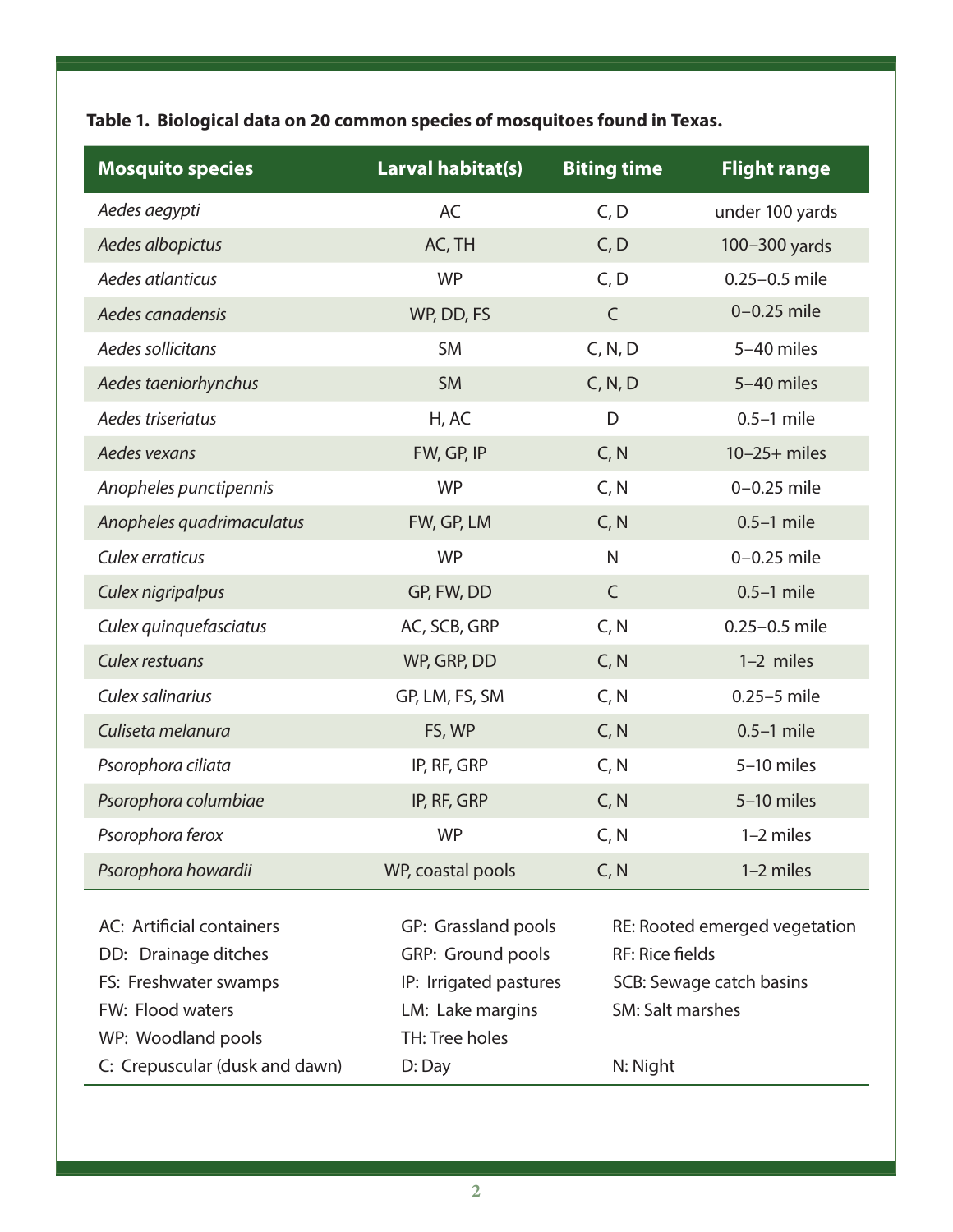

**Figure 2.** Mosquito eggs. Source: Mike Merchant **Figure 3.** Mosquito larvae. Source: Mike Merchant

adult stage can fly and lives on land; the other stages are aquatic.

Under favorable conditions, some mosquitoes can develop from egg to adult in 8 to 10 days. The amount of time to complete the life cycle varies according to the mosquito species, food availability, and weather conditions.

#### *Egg*

Eggs identify a mosquito breeding site, which may be laid:

- In clusters called rafts on the water surface (Fig. 2)
- Singly on the water surface
- In dry areas that are flooded periodically

Although white when first laid, within a few hours the eggs become dark brown to black. Their shape and size vary, with most being football-shaped or boat-shaped and 0.02 to 0.04 inch long.

In warm water, the eggs may hatch in 2 to 3 days. Some mosquito eggs can remain dormant in dry conditions for many months to 2 years.

#### *Larva*

Mosquito eggs hatch into larvae called wigglers, which are seldom more than ½ inch long. Wigglers have three body sections: a small head, an enlarged middle section (the thorax), and a long, cylinder-shaped abdomen (Fig. 3).

Wigglers live only in water and feed on microscopic plants, animals, and organic debris



suspended in the water. They filter the food particles from the water with their brush-like mouth parts. The larvae of some mosquito species feed on other mosquito larvae.

Most mosquito larvae mature in 4 to 10 days, passing through four growth stages (instars) before transforming into pupae. The length of the larval development period depends on the species, temperature, and availability of food.

While feeding or breathing, mosquito larvae assume distinctive positions in the water. For most species, the larva breathes through an air tube near the end of the abdomen, projecting it through the water surface and hanging its head down at an angle to the surface. Only the tip of the breathing tube contacts the water surface.

An exception is the *Anopheles* larvae, which lack air tubes and tend to lie flat against the water surface.

#### *Pupa*

The pupal stage is the transitional stage between the larvae and the adults. Mosquito pupae are sometimes called tumblers because of the tumbling motion they exhibit in water when disturbed. Mosquito pupae do not eat. Most of the time they lie at the water surface and tend to move only when disturbed.

The pupae are comma-shaped and, like the larvae, breathe through air tubes at the water surface. The front of the pupa's body is greatly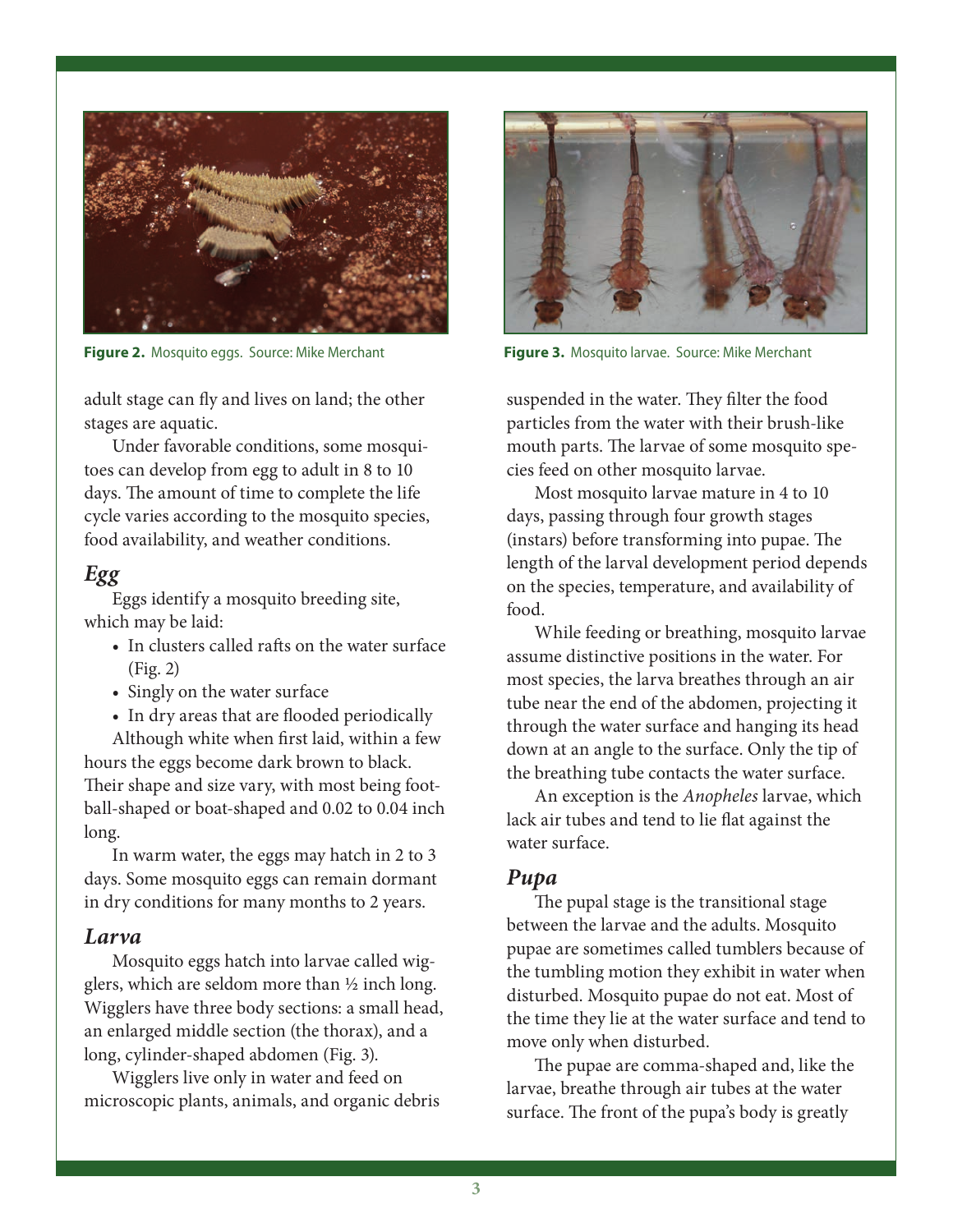

enlarged, consisting of a fused head and thorax (Fig. 4). A pair of breathing tubes, or trumpets, extends from the back of the thorax. The pupal abdomen or tail consists of several segments that move freely.

The pupal stage may last from 1 to 10 days or more, depending on the species and temperature.

#### *Adult*

Adult mosquitoes are small to medium-sized insects with wings, long legs, and elongated abdomens (Fig. 5). The coloration varies. Male mosquitoes have feathery antennae; the females' antennae have short and sparse hairs.

Male mosquitoes feed only on nectar, plant juices, and other sources of liquid carbohydrates. They usually emerge a few hours up to a few days before the females emerge. The males rest in the vegetation surrounding the emergence site, waiting for the females to emerge.

Female mosquitoes also feed on nectar, plant sap, and other sources of plant carbohydrates for energy. However, the females of most species must have a blood meal as a source of protein before they can produce eggs.

Mating usually occurs quickly in the air near the emergence site. All of the eggs can be fertilized after a single mating because the females can store the sperm internally. Male mosquitoes usually die soon after mating.



**Figure 4.** Mosquito pupa. Source: Mike Merchant **Figure 5.** Mosquito adult. Source: Winfield Sterling

Adult female mosquitoes typically live for about a week to a month, depending on the environment. Some species spend the winter as adults that may live 6 months or more.

Inactive females rest in protected areas that are typically dark or shaded, humid, and cool in the summer or warm in the winter.

When a mosquito takes a blood meal, it uses its mouthparts to puncture the host's skin and injects a bit of saliva into the wound before drawing blood. The saliva makes penetration easier and prevents the blood from clotting during feeding. It is during saliva delivery that infected mosquitoes transmit disease agents such as viruses.

In most cases, the itching and swelling caused by the saliva subside within a few hours.

The adult mosquitoes around your home may have come from a breeding site near or far away, depending on the species, wind patterns, and the flight habits of the females:

- *Aedes aegypti* and *Aedes albopictus* breed primarily in and around human habitations and fly short distances, usually only about 200 yards.
- Most *Anopheles* mosquitoes have a flight range of about 1 mile. *Psorophora* species have flight ranges of at least 5 miles.
- Some salt-marsh mosquitoes in the genera *Aedes* can disperse with the prevailing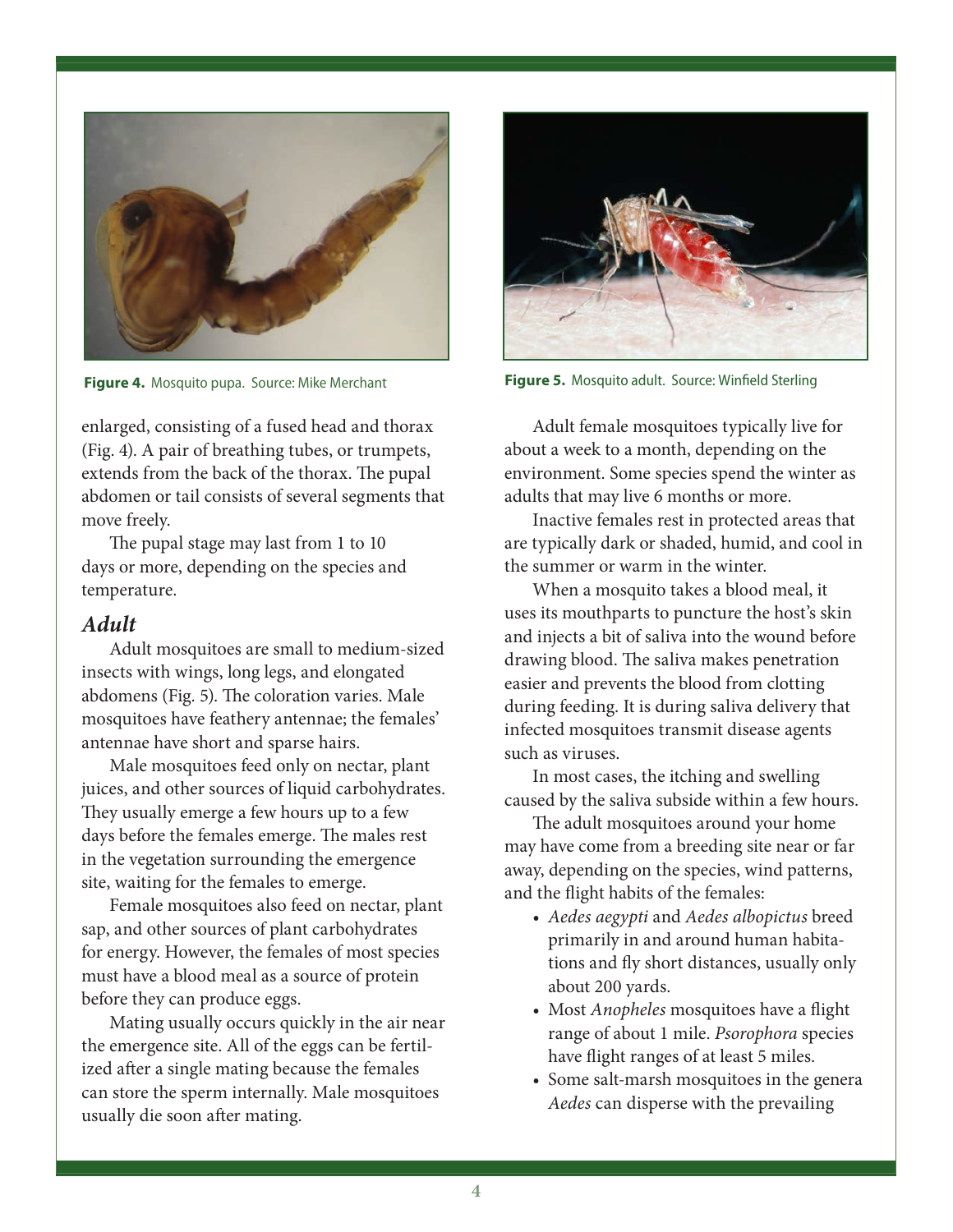

Figure 6. Artificial containers that can serve as mosquito egg-laying sites: (from top left) a garbage can lid, birdbath, plastic bucket of water, flowerpot, plastic container, and a clogged rain gutter. Sources: Mike Merchant and Michael Sanders

winds for 20 to 40 miles or more away from the larval development sites. Knowing these flight distances can help you find the source of mosquito problems and choose the appropriate management strategies. If the mosquitoes originate away from your property, you may need to cooperate with others to control the insects. In some cases, you may not be able to control them at all.

#### Mosquito groups

Mosquito species are divided into groups based on where the females lay their eggs and where the larvae develop. The control strategies differ for each group. The Centers for Disease Control and Prevention (CDC) divides mosquitoes into four groups according to the habitats where the larvae generally develop:

- Permanent pools
- Transient water
- Floodwater

*•* Artificial containers and tree holes

Table 2 lists the groups, breeding habitats, and general management approaches of the genera and/or species that cause the most problems.

#### Managing mosquitoes

To manage mosquitoes effectively long-term, use several complementary management techniques, including:

- **Sanitation:** Remove mosquito food, water, and shelter.
- **Habitat disruption:** Drain the water where mosquitoes breed (Fig. 6).
- **Biological control:** Use mosquito fish, nematodes, and *Bacillus thuringiensis israeliensis* toxin and *Bacillus sphaericus*.
- **Mechanical control:** Maintain window screens and alter building designs.
- **Personal protection:** Wear protective, light-colored, loose-fitting clothing; use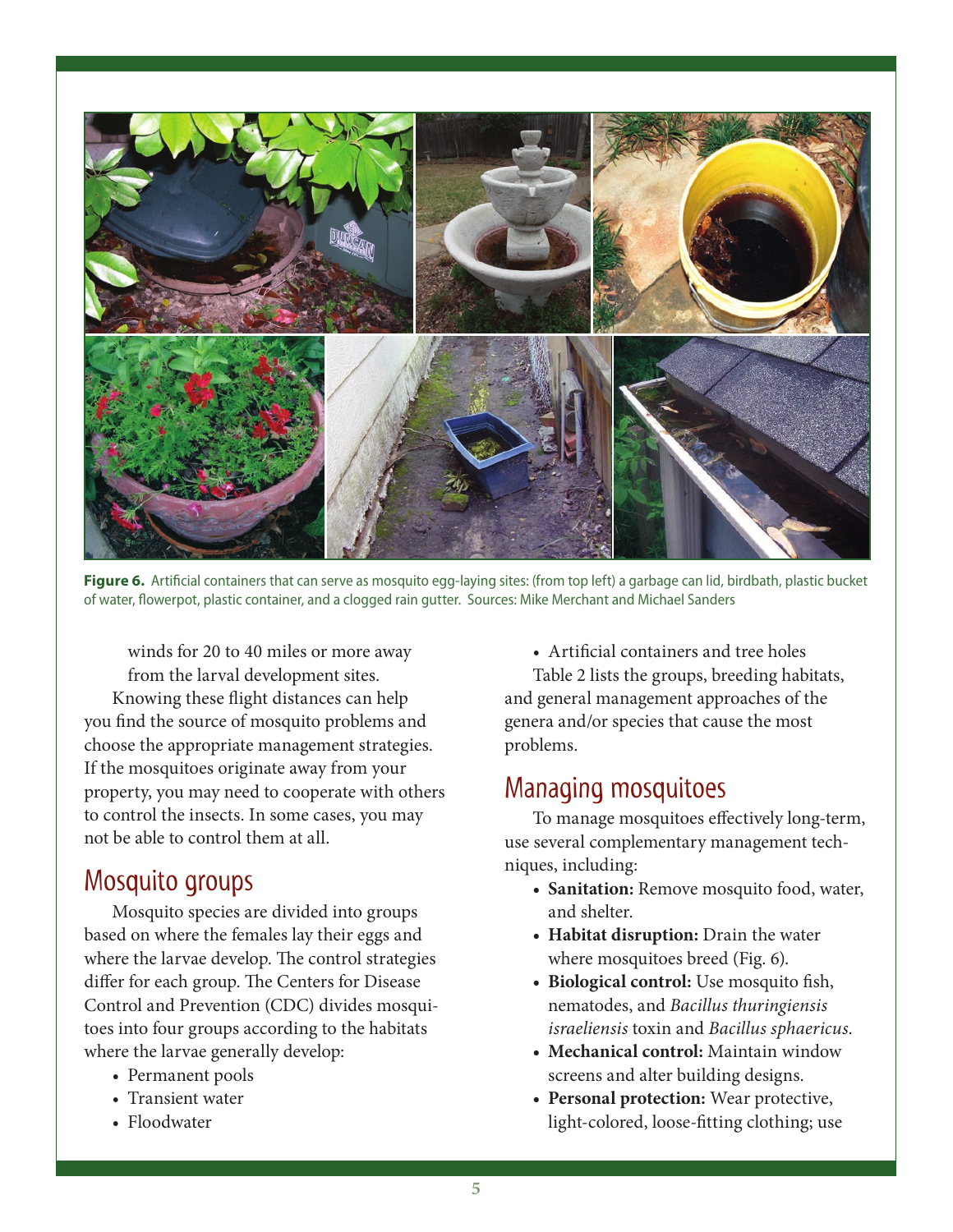repellents; and avoid activities outside when mosquitoes are active.

**• Chemical suppression:** Use insecticides against adults and/or larvae. Mosquito management is often complex and expensive, requiring the cooperation of individual homeowners as well as such groups as industry, agriculture, state agencies, and local governments.

Some communities may have to take an

| <b>Mosquito</b><br>group                 | <b>Genera and/or</b><br>species                                                               | <b>Breeding sites</b>                                                                                                                                                               | <b>General management</b>                                                                                                                                               |
|------------------------------------------|-----------------------------------------------------------------------------------------------|-------------------------------------------------------------------------------------------------------------------------------------------------------------------------------------|-------------------------------------------------------------------------------------------------------------------------------------------------------------------------|
| Permanent<br>pool                        | Anopheles, some<br>Culex, Culiseta,<br>Coquillettidia,<br>Mansonia                            | Standing water that<br>seldom dries, edges of<br>ponds, lakes and smaller<br>impoundments                                                                                           | Biological control-using<br>mosquito fish, Bacillus<br>thuringiensis israeliensis<br>toxin, and Bacillus<br>sphaericus                                                  |
|                                          |                                                                                               |                                                                                                                                                                                     | Habitat disruption-<br>draining the water or<br>removing plants                                                                                                         |
| Transient<br>pool                        | Culiseta, some<br>Culex, occasionally<br>Anopheles, espe-<br>cially Anopheles<br>punctipennis | Roadside ditches,<br>excavations, canals,<br>ground pools, catch<br>basins, storm sewers,<br>clogged streams,<br>irrigated land                                                     | Biological control-using<br>mosquito fish, Bacillus<br>thuringiensis israeliensis toxin<br>and Bacillus sphaericus<br>Sanitation-removing food,<br>water and vegetation |
| Floodwater                               | Aedes, Psorophora                                                                             | Flood plains, salt<br>marshes, smaller sites,<br>even animal footprints                                                                                                             | Habitat disruption-<br>draining the water where<br>mosquitoes breed<br>Chemical suppression-<br>using insecticides against<br>adults and/or larvae                      |
| Artificial<br>container<br>and tree-hole | Most Aedes, espe-<br>cially Aedes aegypti,<br>Aedes albopictus,<br>and Aedes triseriatus      | Artificial containers,<br>discarded tires, tin cans,<br>flower pots, cemetery<br>vases, roof gutters, tree-<br>holes, water caught in<br>bromeliads and orchids<br>and other plants | Sanitation-removing food,<br>water and shelter<br>Habitat disruption-<br>draining the water in small<br>containers                                                      |

#### **Table 2. Mosquito groups, their breeding sites, and management suggestions for each group.**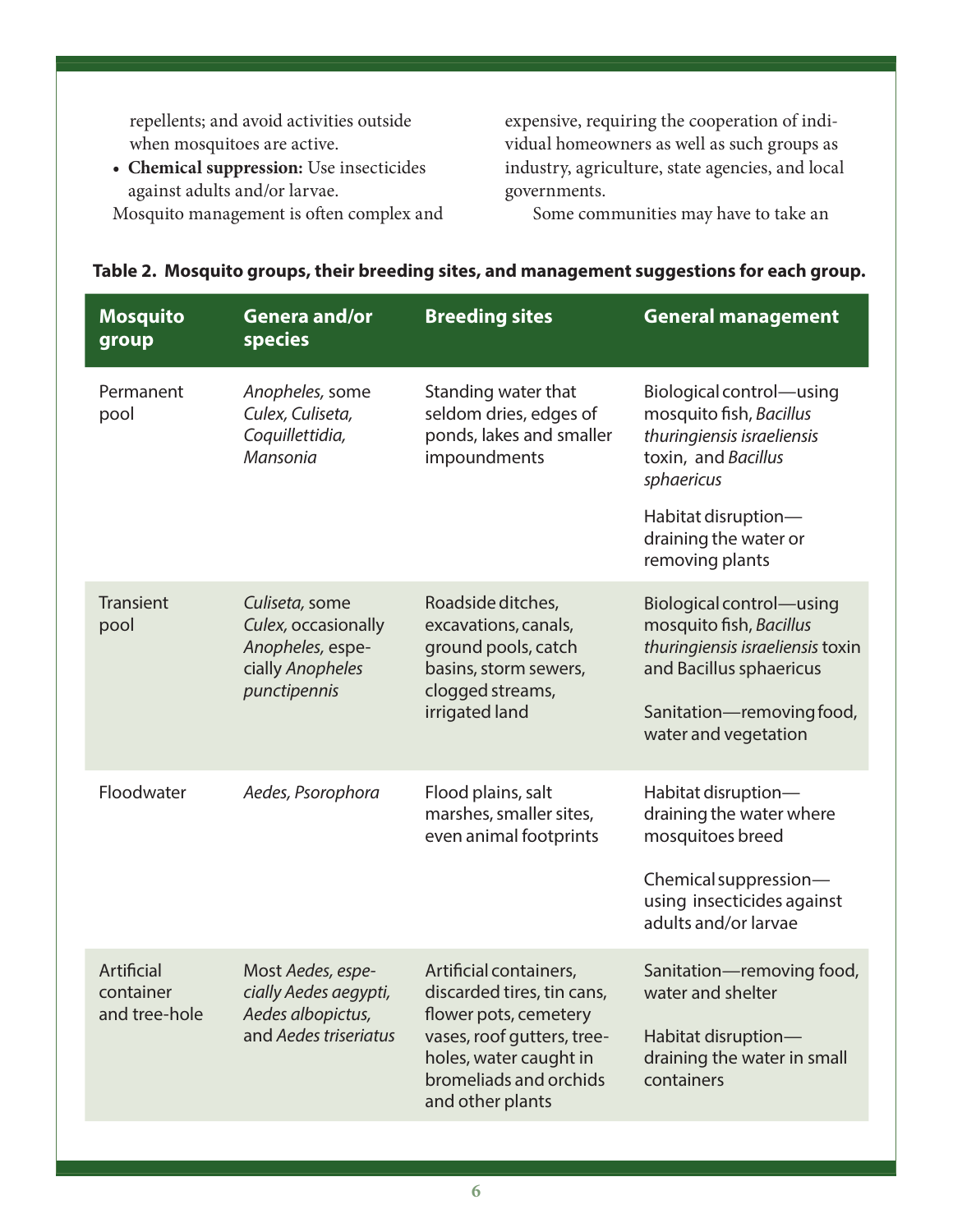area-wide approach to mosquito management and hire permanent control personnel. These programs can provide workers and expertise that are usually unavailable to homeowners.

In these programs, trained personnel conduct mosquito surveys to identify the species, track the population levels, and decide how to manage them. Area-wide management can provide relief from mosquito problems that develop miles away from your home.

Laws have been enacted in Texas enabling various groups to form mosquito control districts. The Texas Department of State Health Services in Austin monitors the mosquito-borne diseases that affect people and horses.

Homeowners can help reduce mosquito populations by looking for larval breeding sites and taking appropriate action to minimize these locations (Table 3).

## How mosquitoes affect people and animals

Mosquitoes can affect people and animals directly or indirectly.

**Direct effects:** Mosquito species that feed on blood can annoy people, birds, mammals, and other vertebrates. They disrupt outdoor work and recreational activities. If enough mosquitoes are in an area, they can cause severe blood loss and slow the growth of livestock.

The bites often cause mild allergic reactions such as swelling and itching, which may continue to affect the hosts long after the female mosquitoes have gone. Although some people may react more strongly to the bites, severe reactions are uncommon.

**Indirect effects:** Mosquitoes indirectly affect people and animals when they transmit disease organisms to them. Each year worldwide, mosquitoes affect millions of people by transmitting the disease-causing agent (pathogen) of several serious diseases.

Some of these diseases were once common

in the United States; others appear occasionally because of international travel. The most common of these diseases now in Texas are West Nile virus and Chikungunya.

Mosquitoes also commonly transmit heartworms to dogs and cats, particularly in the humid areas of Texas. They rarely kill the animals directly, but they can do so by a combination of effects, including exhaustion, suffocation, toxemia, and blood loss.

## Mosquito-borne diseases

Mosquito-borne diseases can become a problem when these elements are present:

- **• Pathogens,** the organisms that cause the disease
- **• Reservoir,** the animals in which the pathogen lives and which serve as the source of the pathogen for the mosquitoes that transmit it
- **• Susceptible hosts,** the people and/or other animals that can be infected by the pathogen
- **• Dead-end hosts,** animals that get infected, sometimes have disease, but cannot infect mosquitoes
- **• Vectors,** the organisms that can transmit the pathogen, either mechanically or biologically, from its reservoirs to the susceptible hosts

For a mosquito-borne disease to continue to occur and cycle in a geographic location, the pathogen, reservoir, susceptible hosts, and vectors must **all** be present.

## **Encephalitis**

Encephalitis is an inflammation of the brain caused by certain viruses transmitted by mosquitoes. Human cases of encephalitis range from unapparent or mild cases to very severe illnesses that can permanently damage the central nervous system or, in some instances, cause death.

Symptoms include high fever, convulsions,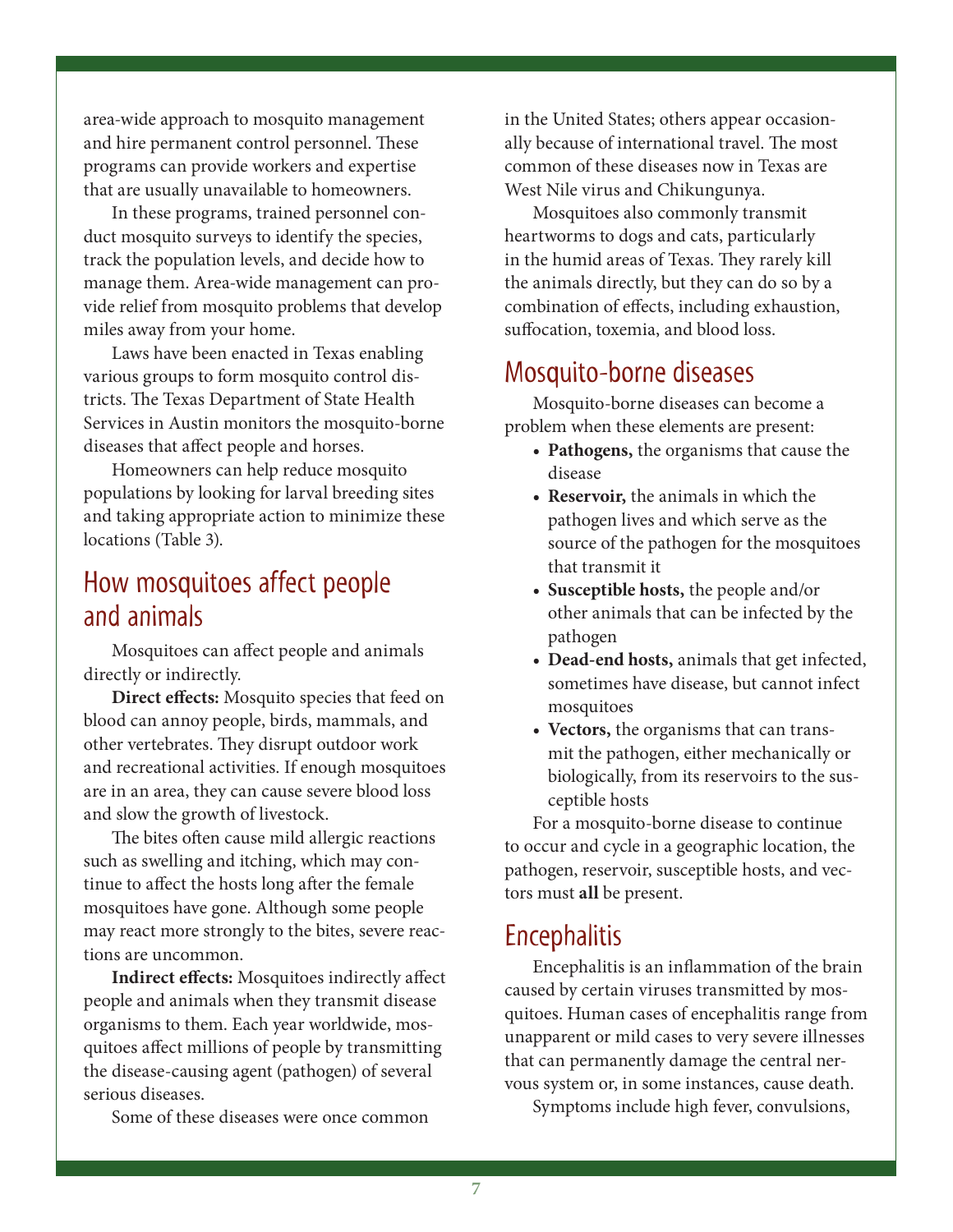delirium and other central nervous system problems. If these symptoms occur, seek medical assistance quickly.

These diseases cause concern to the people and horses in Texas: West Nile virus (WNV), eastern equine encephalitis virus (EEEV), western equine encephalitis virus (WEEV), and St.

Louis encephalitis virus (SLEV). These viruses are normally transmitted from bird to mosquito to bird and sometimes from bird to mosquito to human. EEEV, WEEV, and WNV can also be transmitted from bird to mosquito to horse.

When the incidence of any of these viruses increases in the bird populations, it becomes

| <b>Mosquito sources</b>       | How to reduce mosquitoes                                                                                                                                       |
|-------------------------------|----------------------------------------------------------------------------------------------------------------------------------------------------------------|
| Ponds                         | Stock the pond with fish.<br>Use Bacillus thuringiensis israeliensis (such as Mosquito Dunks®).<br>Remove excess vegetations.                                  |
| Swimming pools                | Keep water off the cover.<br>Maintain water quality at all times.                                                                                              |
| <b>Tree holes</b>             | Fill the holes with sand, or drill a drain hole.                                                                                                               |
| Plastic pools                 | Drain the water when not in use or cover the pool to prevent<br>mosquitoes from laying eggs in the water.                                                      |
| Containers                    | Empty the water.<br>Store the containers in an inverted position. Dispose of the<br>containers.<br>Cover the containers so mosquitoes cannot lay eggs in them. |
| <b>Bird baths</b>             | Change the water at least once a week.                                                                                                                         |
| Standing water                | Eliminate it by draining it. Fill in low areas.                                                                                                                |
| <b>Watering troughs</b>       | Stock the trough with fish.<br>Change the water weekly.                                                                                                        |
| Cooler drains                 | Prevent water from standing in the drain.                                                                                                                      |
| Street gutter or catch basins | Keep litter and garden debris out of the gutter.<br>Do not overwater the yard.                                                                                 |
| Cesspool or septic tank       | Seal and cover it so mosquitoes cannot lay eggs in it.                                                                                                         |
| Roof gutters                  | Clean them regularly to remove debris.                                                                                                                         |
| Irrigated lawns or fields     | Avoid over irrigation.<br>Drain standing water.                                                                                                                |

#### **Table 3. Possible mosquito sources around the home and other property.**

Source: Modified from UC Pest Management Guidelines; <http://www.ipm.ucdavis.edu/PMG/PESTNOTES/pn7451.html>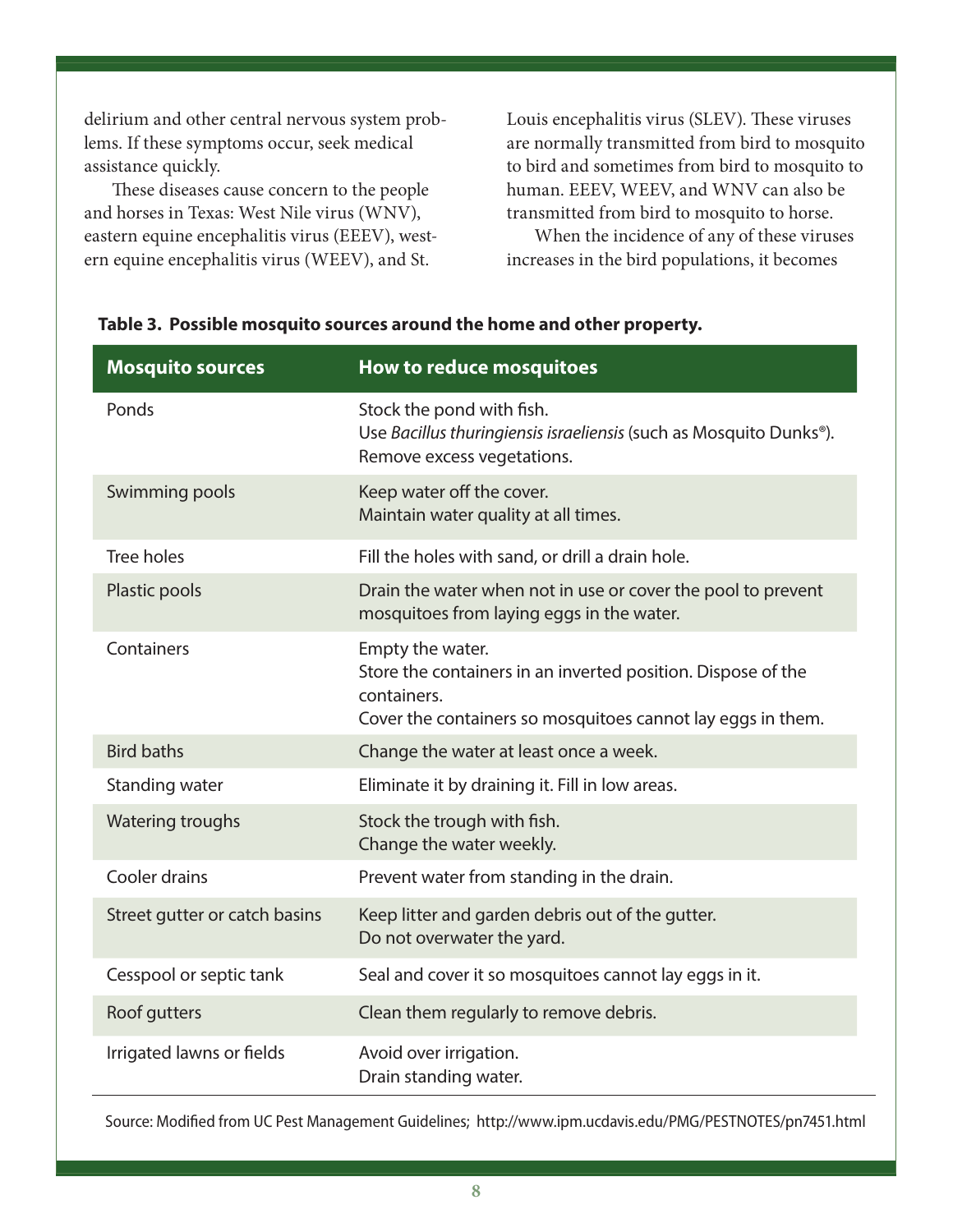more likely that people and horses will be infected.

Birds serve as reservoirs for the viruses that cause WNV, EEEV, WEEV, SLEV, and some less-common diseases. These diseases become a problem when transmitted to humans, horses, or other equines such as donkeys or mules.

In most cases, the human or equine host is a "dead-end host" for the virus, meaning that the disease probably will not be transmitted from these hosts because they cannot infect mosquitoes.

Similarly, horses may have mild to severe or even fatal infections with WNV, EEE, or WEE viruses. Horses with the SLE virus show no outward sign of infection.

Birds may die of infection caused by some encephalitis viruses but not others. For example, deaths from the EEE virus have been reported in emus, pheasants, house sparrows, and redwinged blackbirds. The SLE virus, however, produces no outward sign of infection in birds.

**WNV virus:** West Nile virus threatens birds (wild and domestic), horses, and people. Wild birds are the primary reservoirs of this disease, and the pathogen can move with migratory birds.

Although about 40 percent of horses that contract WNV die, the disease is usually much less severe in humans. Direct contact with infected individuals does not appear to spread the virus from animals to humans or from human to mosquito to human (Fig. 7).

The vector of WNV in urban Texas areas is the southern house mosquito, *Culex quinquefasciatus*. Two forms of the virus can affect humans: West Nile fever (WNF) and West Nile neuroinvasive disease (WNND).

*West Nile fever* causes symptoms that are like those of many other viral illnesses—most people have a fever, and 20 to 50 percent will develop a mild rash on their arms, chest, and back. Other symptoms include diarrhea, fatigue, headache,

**Figure 7.** Diagram showing how West Nile virus is transmitted among *Culex quinquefasciatus*, birds, and humans and horses. Source: Gabriel Hamer

nausea, vomiting, abdominal pain, back pain, suppressed appetite, and muscle aches.

*West Nile neuroinvasive disease* is much more severe. It affects the nervous system, requires medical intervention, and can be fatal. The early symptoms may be the same as those of WNF but usually do not include a rash.

Within a few days of developing WNF symptoms, a person infected with WNND can also develop encephalitis, meningitis, weakness or paralysis of muscles (generally on one side of the body), inflammation of the lining of the retina, or a combination of these.

The largest-ever U.S. outbreak of WNV occurred in the summer of 2012, with 5,674 cases and 286 deaths, according to ArboNET, a national arboviral surveillance system managed by the CDC and state health departments. In Texas that year, 1,868 cases of WNV and 89 deaths were reported by the Texas Department of State Health Services.

**EEE virus:** A mosquito that breeds in freshwater swamps, *Culiseta melanura*, is typically involved in the bird-to-mosquito-to-bird cycle of eastern equine encephalitis virus.

Because this mosquito rarely bites humans or horses, other mosquitoes, such as *Coquilletidia*, probably play a role as a "bridge vector" in transmitting the EEE virus to humans and horses.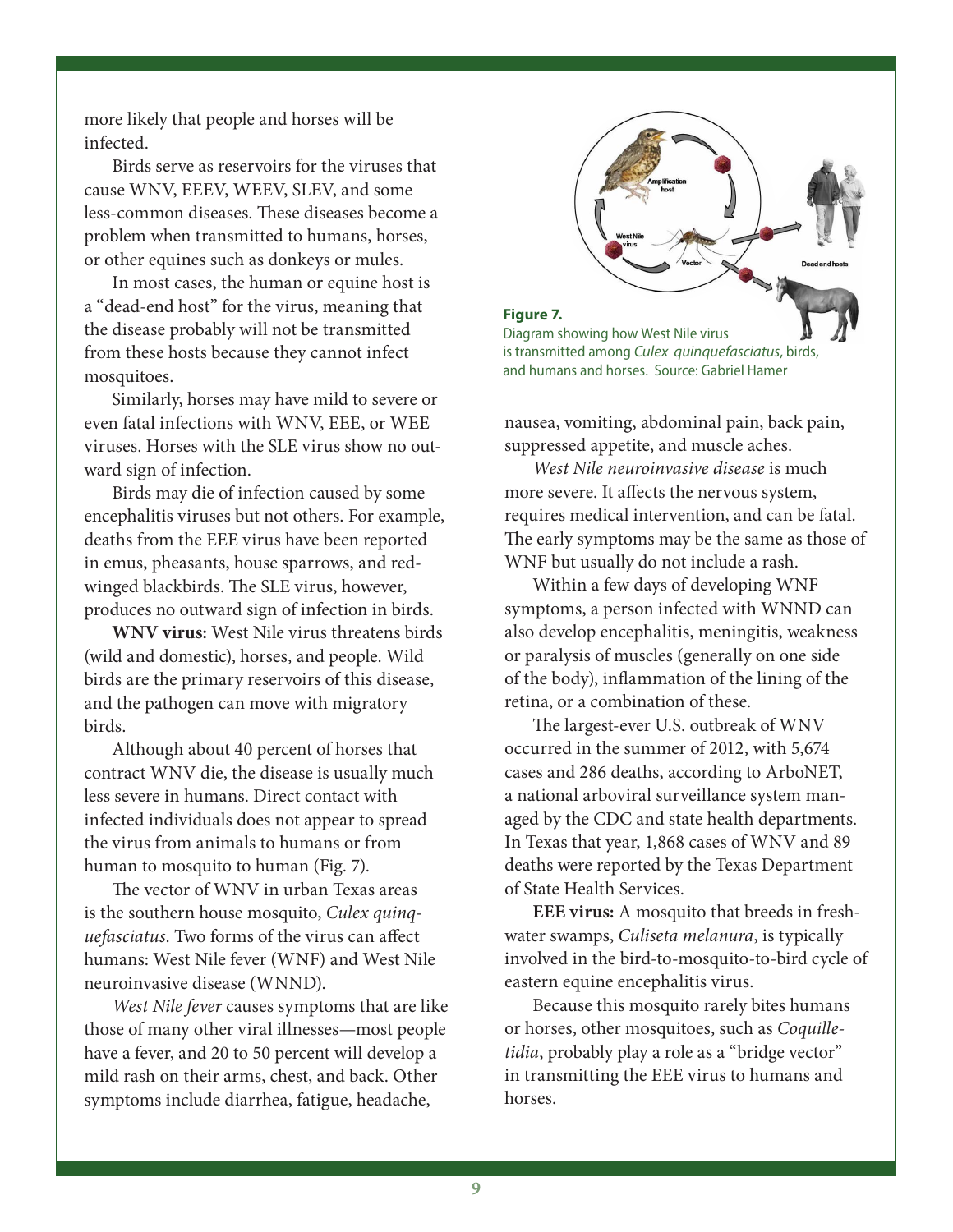Eastern EEV has a 30 percent mortality rate in both horses and humans but is not typically seen throughout Texas every year.

**WEE virus:** The main mosquito vectors for the western equine encephalitis virus, particularly west of the Mississippi River, are *Culex tarsalis* and *Aedes dorsalis.* Other insects such as the swallow bug (Cimicidae) may also host the WEE virus over the winter.

**SLE virus:** The primary urban vectors of the St. Louis encephalitis virus are the northern house mosquito *(Culex p. pipiens)* and the southern house mosquito *(Culex p. quinquefasciatus)*, with the latter species causing concern in Texas. The chief vector in rural areas of the western United States is *Culex tarsalis;* in Florida and potentially in Texas, it is *Culex nigripalpus.* 

SLEV is becoming less common in the United States, and research has suggested that the presence of WNV has contributed to this displacement.

**VEE and CE viruses:** The Venezuelan equine encephalitis (VEE) virus complex and the California encephalitis (CE) virus complex also have been recorded in Texas. These virus complexes can cause encephalitis in humans and sometimes in horses.

They differ from the other mosquito-borne encephalitis viruses in that their reservoirs are small mammals such as rodents rather than birds, and in the case of VEE, sometimes horses serve as reservoirs.

The dark rice field mosquito, *Psorophora columbiae*, is the only mosquito that has been confirmed to transmit VEE from horse to mosquito to horse in Texas.

The tree-hole mosquito, *Aedes triseriatus*, is the primary vector of CE, and tree squirrels are the primary reservoirs. The La Crosse type of California encephalitis is the strain that occurs most often in humans, but only a few cases have been confirmed in Texas.

## Chikungunya virus

The Chikungunya (CHIK) virus is transmitted primarily by *Aedes aegypti* and *Aedes albopictus* mosquitoes. In humans it causes a severe fever and incapacitating joint arthritic pain.

Humans are the primary reservoir and 72 to 97 percent of the population will be infected with clinical signs. Symptoms will resolve in 7 to 10 days, but the pain can linger for years and mortality is very rare.

International travelers brought the first imported cases (patients contracting the disease while out of the country) of CHIKV to the United States in 2014. By early 2015, Florida was the only state to have reported domesticacquired cases.

#### Dengue

Another virus-caused disease transmitted by mosquitoes is dengue, or breakbone fever. The more serious manifestations of this disease are called dengue hemorrhagic fever and dengue shock syndrome. It is transmitted from infected humans to susceptible humans by mosquitoes.

A dengue outbreak occurred in Texas in 1999, with 62 cases reported to the DSHS, including one death. From 2003 through 2012, Texas recorded 154 cases, all imported. Sporadic outbreaks have occurred in Texas in the Gulf Coast region and the extreme southern regions of the state.

Dengue is usually a severe but nonfatal disease. Symptoms include the sudden onset of a high fever, severe headache, backache, joint pains, and a rash that appears on the third or fourth day of illness.

In Texas, the mosquito primarily responsible for transmitting dengue to people is *Aedes aegypti.* Mosquitoes obtain the dengue virus from the blood of infected humans during the period from the day before the person has a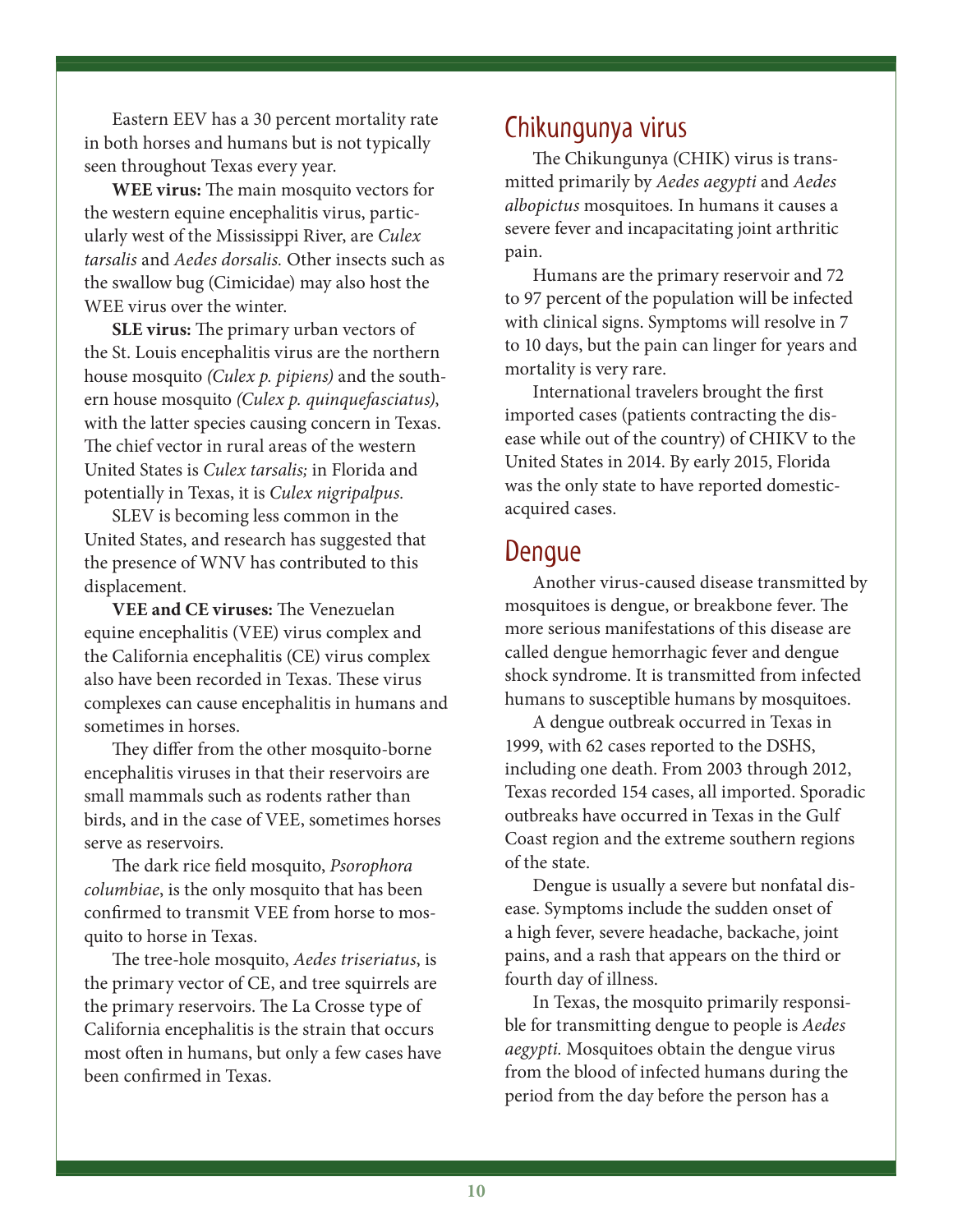fever through the third or fourth day of illness.

The virus then multiplies in the mosquito and invades the mosquito's salivary glands, making the mosquito infective to humans from 8 to 14 days after taking the infective blood meal. The mosquito then may remain infective for the rest of its life, able to transmit the disease during any blood feedings it takes on susceptible people.

### Yellow fever

Historically, yellow fever is one of the most feared epidemic diseases in the United States because the mortality rate in humans can reach 85 percent. Although the last case originating in the United States occurred in 1911, it is still regarded as so dangerous that U.S. law requires that cases of yellow fever be reported immediately.

The symptoms are high fever, internal bleeding, and jaundice. Illness from yellow fever may be acute and fatal, or so mild that it is unapparent.

In the classical "urban type" of yellow fever, epidemics are the result of transmission from human to mosquito to human. The virus is spread by the yellow fever mosquito, *Aedes aegypti.* 

An extremely slight infection risk exists for tourists who visit countries where yellow fever is present. To enter many of those countries, visitors must take a highly effective and well-tolerated vaccine. Occasionally, people who have contracted yellow fever in other countries have returned to the United States infected with the virus.

#### Malaria

Although malaria had disappeared as a significant problem in the United States by the early 1950s, it is still one of the most serious communicable diseases affecting people worldwide.

Malaria in humans is an acute or chronic disease caused by four species of microscopic parasites belonging to the genus *Plasmodium.*  Symptoms vary from moderately severe to highly fatal, depending on the mosquito species and the person's health when infected.

Malaria causes fever and flu-like symptoms that may include chills, headaches, muscle aches, fatigue, nausea, vomiting, and diarrhea.

The parasites are transmitted by *Anopheles* mosquitoes. Although at least 16 species of *Anopheles* occur in the United States, only two species are known to be significant vectors of malaria: *Anopheles freeborni* and *Anopheles quadrimaculatus.*

In the blood of humans, these parasites invade individual red blood cells, eventually destroying them. The parasites leave these cells and invade new red blood cells as the blood-cycling phase progresses.

If not treated properly, a malaria infection may persist in a human for many months or even years. During that time, it can be continuously or periodically able to infect mosquitoes.

People in areas where malaria is common may be infected repeatedly, which can result in them developing a "tolerance" for the parasite. Although this "tolerance" may prevent severe acute consequences, it does not prevent a chronic, often debilitating infection.

## Dog heartworms

Dog heartworms are caused by a mosquito-borne filarial worm (a threadlike parasite) called *Dirofilaria immitis*. Adult stages of this worm amass in the heart cavities of dogs and cats, causing heart damage, blockages, and eventually death if the infestation grows too large (Fig. 8).

Heartworms can cause severe circulatory problems in dogs and produce symptoms such as coughing, labored breathing, and general loss of vitality in advanced stages.